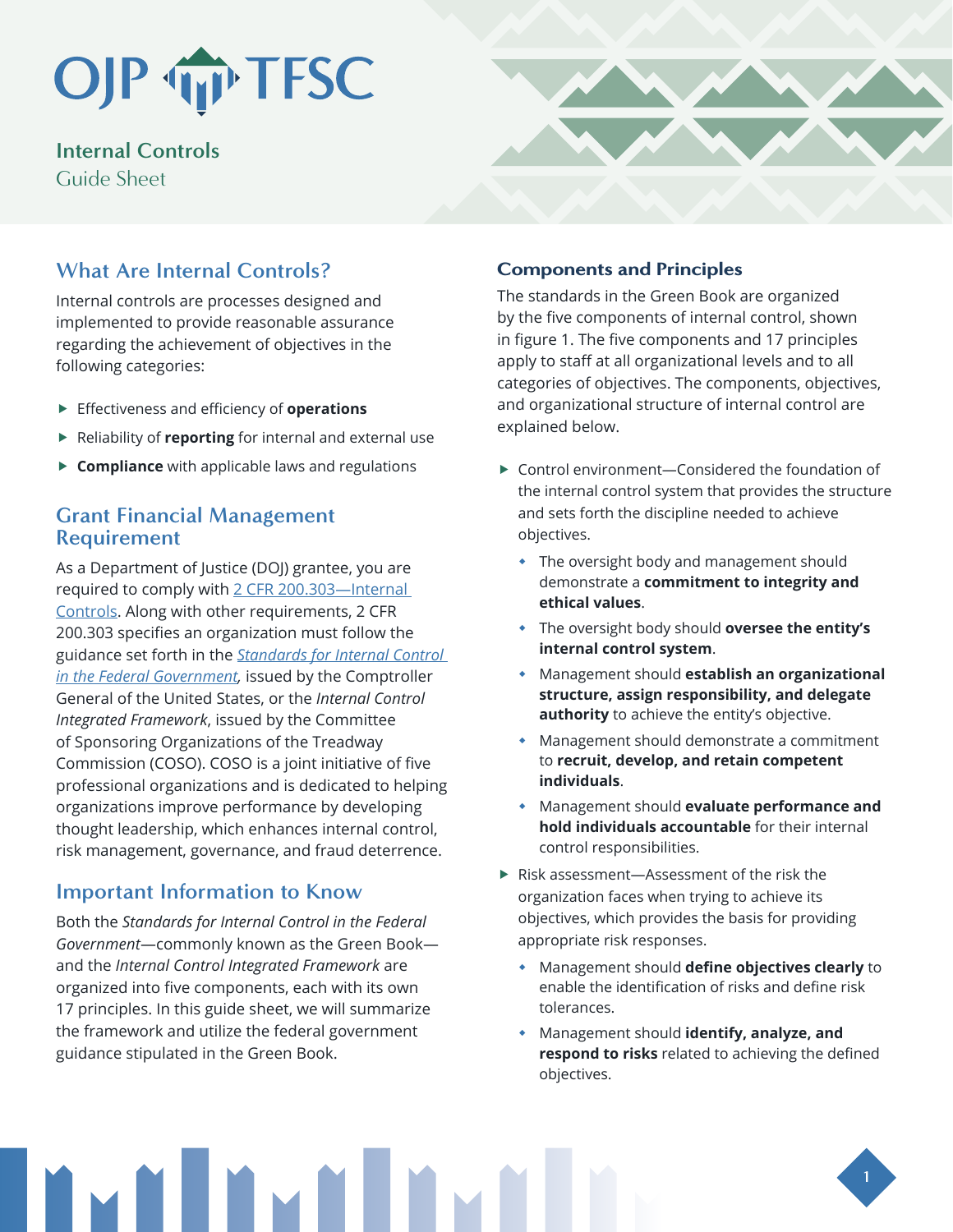- Management should **consider the potential for fraud** when identifying, analyzing, and responding to risks.
- Management should **identify, analyze, and respond to significant changes** that could impact the internal control system.
- $\triangleright$  Control activities—Actions that management establishes through policies and procedures to achieve objectives and respond to risks in the internal control system, which includes the entity's information system.
	- Management should **design control activities** to achieve objectives and respond to risks.
	- Management should **design the entity's information system and related control activities** to achieve objectives and respond to risks.
	- Management should **implement control activities through policies**.
- $\blacktriangleright$  Information and communication—Quality information that management and personnel communicate and use to support the internal control system.
	- Management should **use quality information** to achieve the entity's objectives.
	- Management should **internally communicate** the necessary quality information to achieve the entity's objectives.
	- Management should **externally communicate** the necessary quality information to achieve the entity's objectives.
- $\blacktriangleright$  Monitoring—Activities that management establishes and operates to assess the quality of performance over time and promptly resolve the findings of audits and other reviews.
	- Management should **establish and operate monitoring activities** to monitor the internal control system and **evaluate the results**.
	- Management should **remediate** identified internal



## **How This Applies to Your Grant**

All recipients of federal funds have a responsibility to maintain effective internal controls. Emphasizing effective internal controls in your organization could prevent and detect fraud, waste, abuse, and mismanagement of federal funds.

#### Best Practices

The following best practices are great examples of ways to safeguard your organization from fraud, waste, abuse, and mismanagement and ensure effective operations, reliable reporting, and compliance with grant terms.

 $\blacktriangleright$  Separation of duties—Establishes a breakdown of duties so that no one person can single-handedly conduct the entire procedure in a transaction. This separation ensures a check and balance system. Assigned responsibilities should be properly documented and be reviewed periodically. An example for time and effort recording would be:



- $\blacktriangleright$  Policies and procedures—Written policies and procedures should be made available to personnel and must describe processes for planning, organizing, directing, controlling, and reporting on organizational operations.
- $\triangleright$  Documentation—Ensures detailed, accurate, and sufficient information is recorded and retained to support and corroborate program transactions.
- $\blacktriangleright$  Authorization—Establishes transactions that should be reviewed and authorized prior to execution. An example from procurement:
	- Capital expenditures and other purchases—\$5,000 can only be carried out with written authorization from the executive director of the program.
- $\blacktriangleright$  Asset safeguarding—Physical assets susceptible to misappropriation or misuse, such as cash and fixed assets, are properly secured and accessible only to authorized personnel. An example using cash receipts:
	- Cash receipts, including cash, checks, and credit card revenue, are held in a lockbox and deposited on a regular basis.